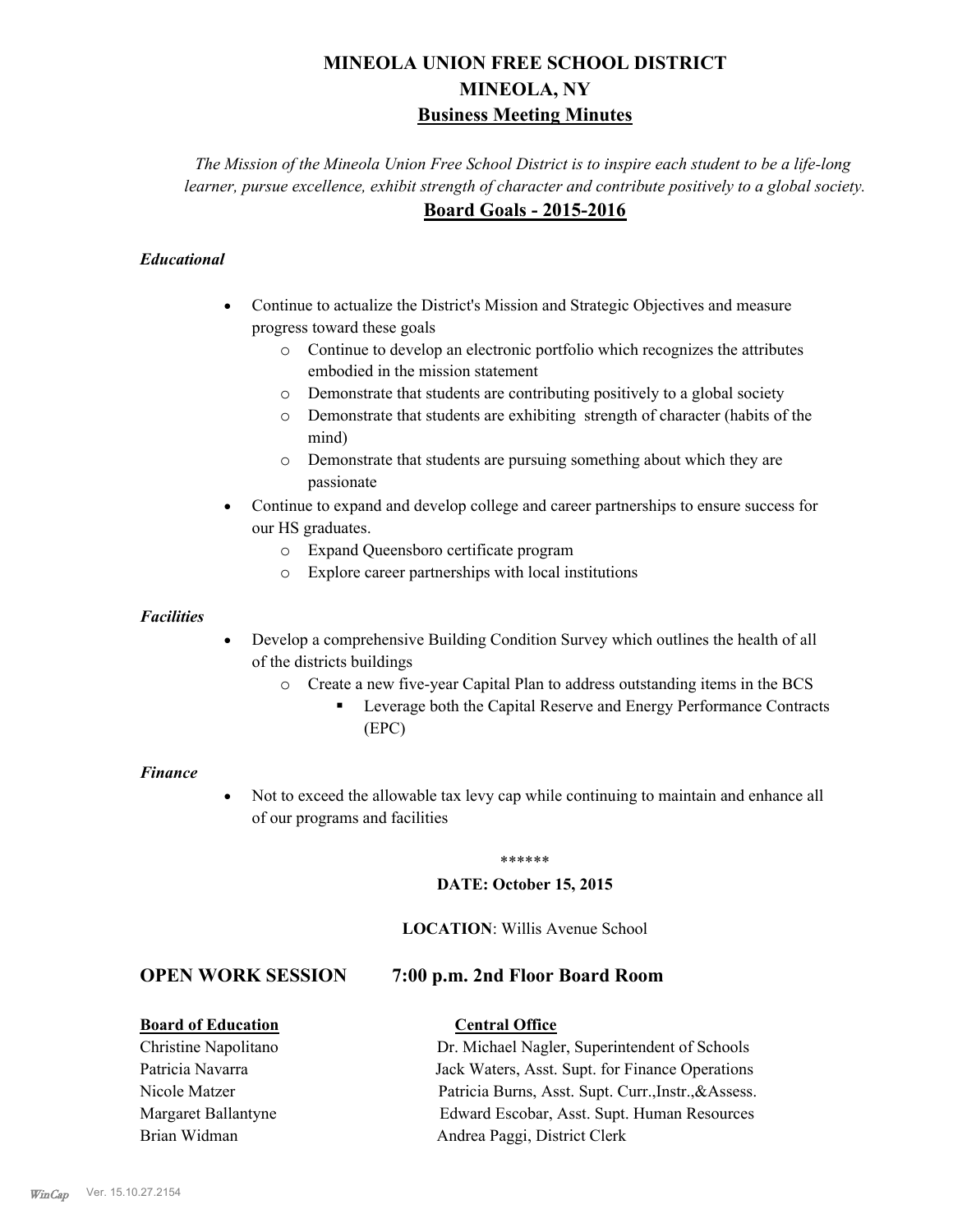**A. Call to Order- 7:05pm B. Pledge of Allegiance C. Reading of Mission-** Margaret Ballantyne **D. Moment of Silent Meditation**

#### **E. Dais & Visitor Introductions**

Absent: Patricia Navarra

### **F. High School Student Organization Report**

Tonight's Student Organization report was presented by Felicia Villa and Chris Kostulius. Felicia gave an update on events at the High School: 10/21- Meet Your Student's I pad Night, 9/30 was Meet the Teacher Night, 9/25 Pep Rally, 9/21 Day of Peace and 10/10 Homecoming. Felicia stated that the top 10 students of the Class of 2016 were announced. Chris gave a brief update of additional events at the High School including: Senior Athletics Honors, the Girls' Soccer- Think Pink Game, PSATs were administered yesterday and the College Road trip in September went well. Dr. Nagler acknowledged the great job that Felicia did singing the National Anthem at the Homecoming Game.

### **G. BOE Reports**

### **a. Comments from Board Trustees**

Brian Widman reported that he marched in the Homecoming parade. He also attended the Meadow Drive PTA meeting as well as the first Health and Safety meeting.

Margaret Ballantyne enjoyed Homecoming and stated it was nice to see the former graduates. Dr. Ballantyne attended the Hampton Street PTA and there was a good turnout. She is looking forward to attending the NYSSBA conference.

Nicole Matzer also enjoyed Homecoming. She is looking forward to attending the NYSSBA Convention.

### **b. Comments from Board President**

Christine Napolitano felt that there was great attendance and participation at Homecoming this year. She attended the Jackson Avenue PTA and added that there was a presentation that evening with very good information. Ms. Napolitano also attended the District Council Meeting.

### **c. Comments from Superintendent**

The Superintendent attended many PTA meetings and presented on the upcoming vote. He stated that November 10th is a Capital Reserve Vote, not a Bond and the scope of the work can be found on the District website. On November 4th, a survey will go out to parents, students and staff regarding parent involvement and it will be open for two weeks. This survey will provide a good opportunity to get a pulse of our families. There was an APPLE event at the Middle School on October 7th, which was attended by many other districts.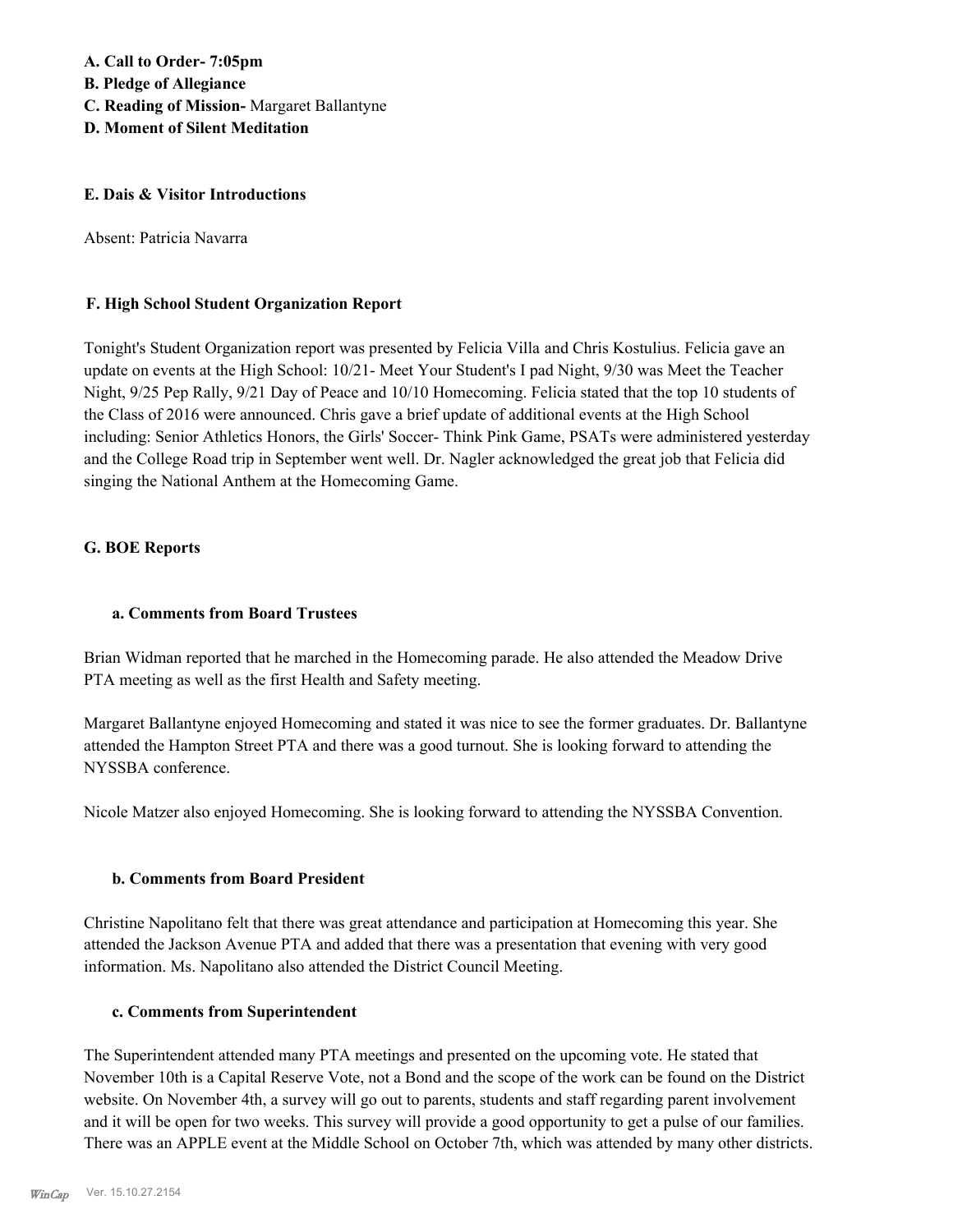It was reported that the National APPLE representative raved about everything that she saw going on with students at Jackson Avenue, Middle School and High School. Dr. Nagler was very pleased with the number of participants in Homecoming. The Superintendent reported that there was some EPA core drilling going on in the area. They are trying to determine the source of a plume, but there is no danger to the community. The District Council Cultural Arts program begins November 1st with Shrek the Musical at the High School.

### **H. Old Business**

Ms. Napolitano asked the Board if there was any Old Business. Brian Widman stated that at the Meadow Drive PTA meeting on October 6th, a question was raised about the new windows and the anticipated date of replacement. Mr. Waters gave an update on the new anticipated dates for the deliveries of all new windows throughout the district. Ms. Matzer inquired about the delay. The Superintendent explained that the factory got backed up due to the amount of windows ordered and now we must just wait on the deliveries. There was no further discussion.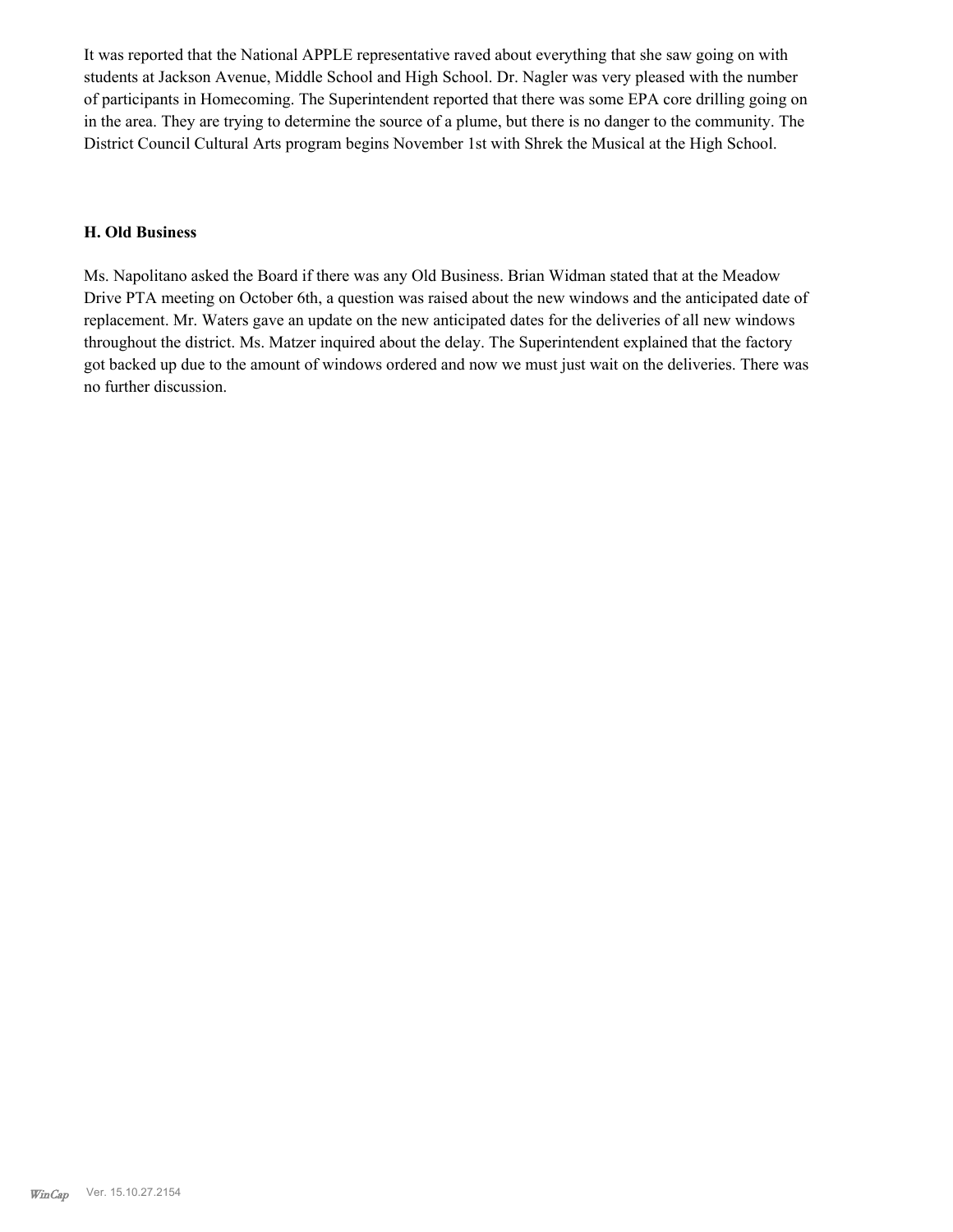#### **I. New Business**

### **Second Reading & Adoption of Board Policy #7552**

**RESOLUTION # 27- BE IT RESOLVED** that the Board of Education of the Mineola UFSD waives the second formal reading of Board Policy # 7552, Student Gender Identity, due to its availability on the information table and moves its adoption.

| <b>Motion:</b> | Margaret Ballantyne |     |      |
|----------------|---------------------|-----|------|
| Second:        | Nicole Matzer       |     |      |
|                |                     |     |      |
| Yes:           | Brian Widman        | No: | None |
|                | Margaret Ballantyne |     |      |
|                | Nicole Matzer       |     |      |
|                | Brian Widman        |     |      |
|                |                     |     |      |

**Passed:** Yes

#### **Accepting of Certified Financial Statements**

**RESOLUTION # 28-BE IT RESOLVED** that the Board of Education of the Mineola Union Free School District hereby accepts the Certified Financial Statements for the year ending June 30, 2015, completed by Nawrocki Smith LLP and such reports have been filed with the appropriate state regulatory agencies as of October 15, 2015.

**Motion:** Brian Widman **Second:** Nicole Matzer

Discussion; The Superintendent explained that with this resolution the Board is formally accepting the certified financial statements, which they have already reviewed. He added that there will be a presentation at the next meeting on these statements. There were no additional discussions/comments.

| Yes: | Brian Widman         | No: |  |
|------|----------------------|-----|--|
|      | Margaret Ballantyne  |     |  |
|      | Nicole Matzer        |     |  |
|      | Christine Napolitano |     |  |

**Passed:** Yes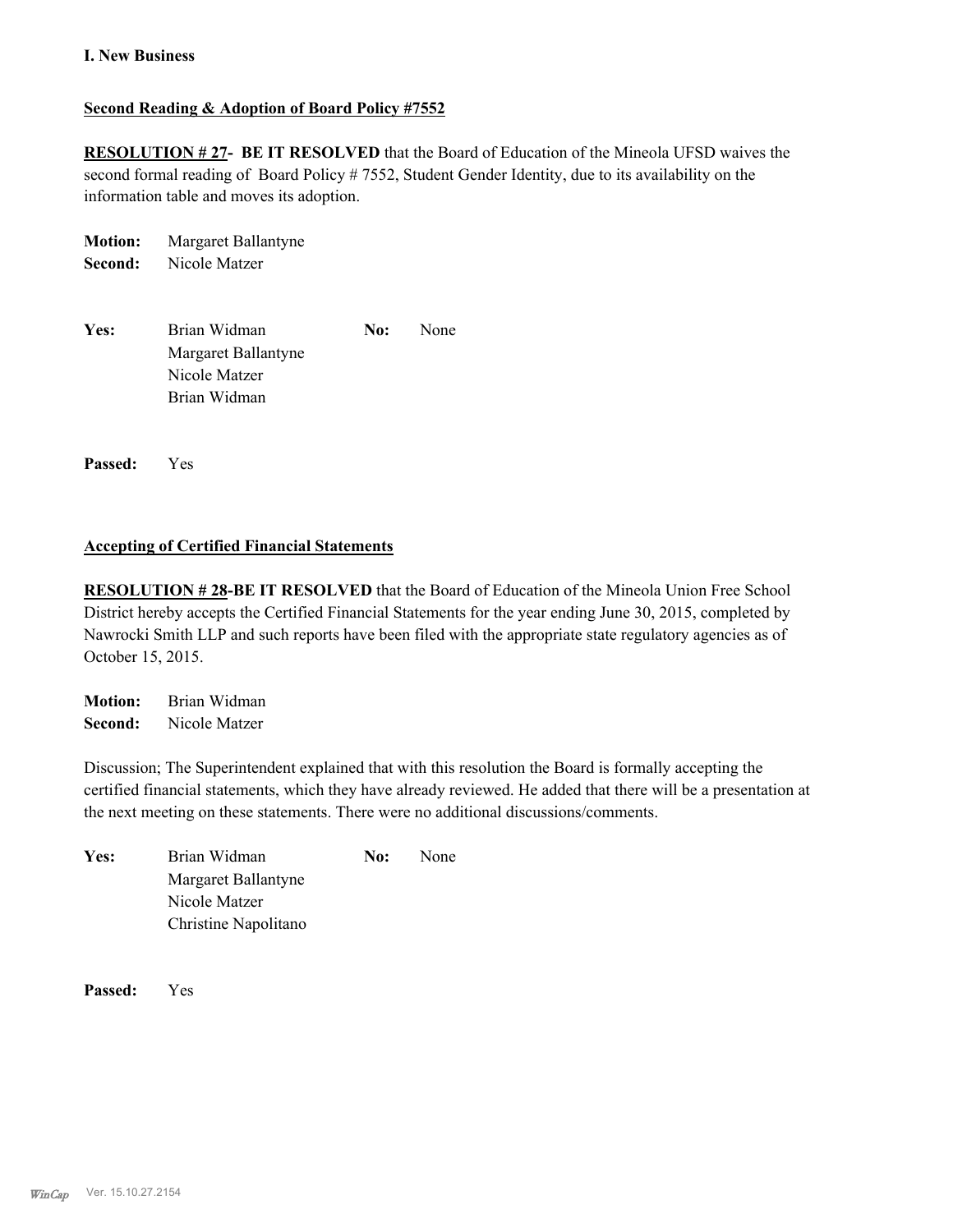#### **J. Consensus Agenda**

**RESOLUTION # 29 - BE IT RESOLVED** that the Board of Education approves the consensus agenda items J.1.a. through J.6.a., as presented.

| <b>Motion:</b> | Margaret Ballantyne  |     |      |
|----------------|----------------------|-----|------|
| Second:        | Brian Widman         |     |      |
|                |                      |     |      |
|                |                      |     |      |
| Yes:           | Brian Widman         | No: | None |
|                | Margaret Ballantyne  |     |      |
|                | Nicole Matzer        |     |      |
|                | Christine Napolitano |     |      |
|                |                      |     |      |
|                |                      |     |      |

**Passed:** Yes

#### 1. **Accepting of Minutes**

That the Board of Education accepts the minutes of the September 7, 2015 Business Meeting and the October 1, 2015 Workshop Meeting as presented. a.

#### 2. **Instruction**

- a. Resignation(s)
- That the Board of Education accepts the resignation of Alyssa V. Puccio, Leave Replacement Teacher for Melissa Koenig, effective October 9, 2015. 1.

#### b. Leave(s) of Absence/Child Rearing

That the Board of Education grants a request to Kristin Frazer, for a Leave of Absence, for childrearing purposes, using accumulated sick days, starting approximately March 25, 2016. 1.

#### Appointment(S) Sub Teacher per diem c.

The Board of Education accepts the following individual(s) as Per Diem Substitute Teacher(s) for the current school year, at a daily rate of \$100.00 per day; and retirees at a daily rate of \$125.00 per day.:

- 1. Christine Mulrooney Nursery/K/Grades 1-6
- 2. Nicholas A. Tonini Physical Ed
- 
- EMPLOYEE CERTIFICATION

3. Gabrielle C. Stephan Early Childhood Ed(B-2), Childhood Ed(1-6)

- d. Appointment(S) Perm Sub
- That the Board of Education approves the appointment of Christina Castello, to the position of Permanent Substitute Teacher at a daily rate of pay, \$100.00, effective October 1, 2015 to May 31, 2016. 1.
- That the Board of Education approves the appointment of Daniel Bailey, to the position of Permanent Substitute Teacher at a daily rate of pay, \$100.00, effective October 1, 2015 to May 31, 2016. 2.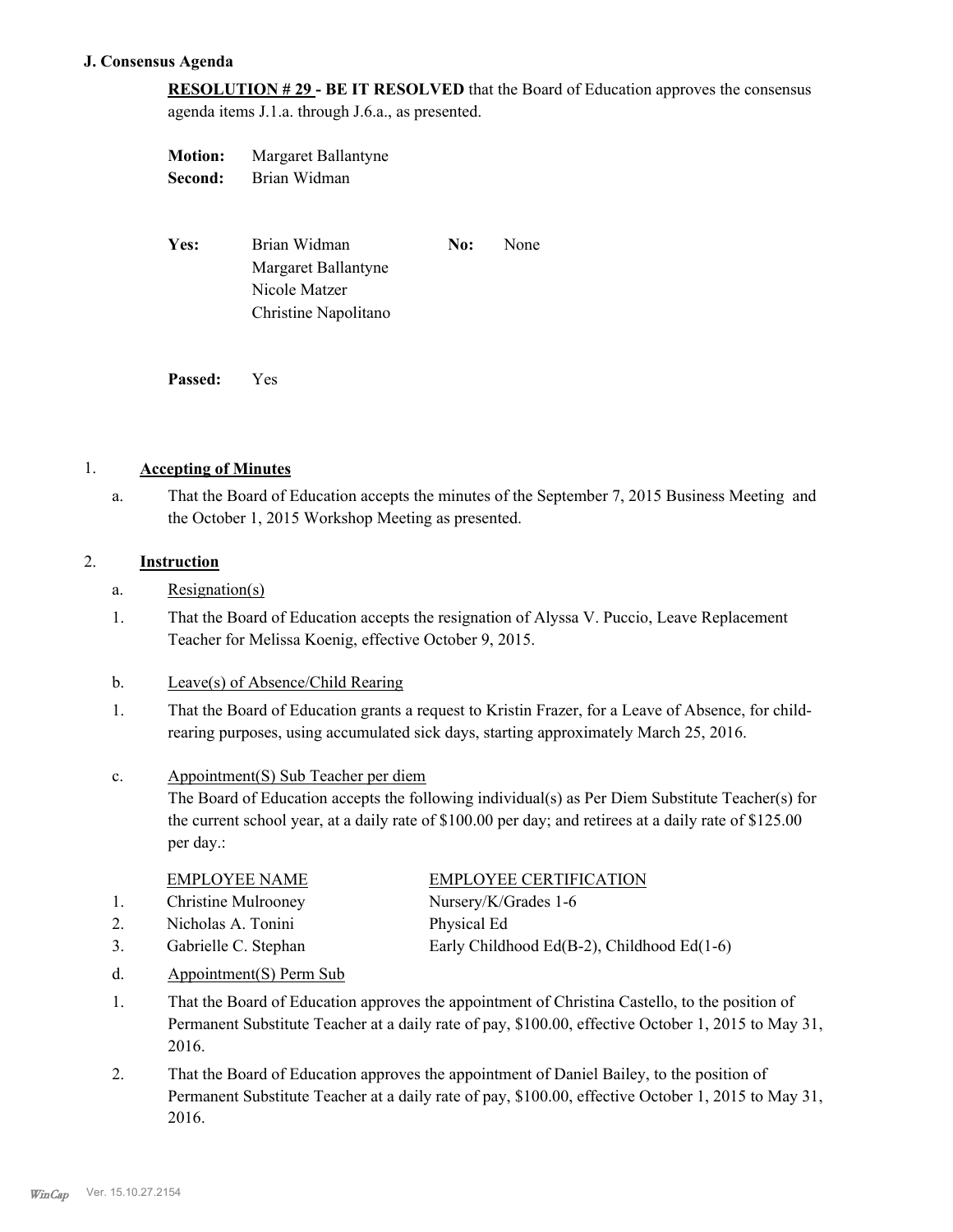- That the Board of Education approves the appointment of Daniel K. Barcavage, to the position of Permanent Substitute Teacher at a daily rate of pay, \$100.00, effective October 1, 2015 to May 31, 2016. 3.
- That the Board of Education approves the appointment of Mary Pryor, to the position of Permanent Substitute Teacher at a daily rate of pay, \$100.00, effective October 1, 2015 to May 31, 2016. 4.
- That the Board of Education approves the appointment of Beverly C. Coleman, to the position of Permanent Substitute Teacher at a daily rate of pay, \$100.00, effective October 1, 2015 to May 31, 2016. 5.
- That the Board of Education approves the appointment of Erica A. Derlath, to the position of Permanent Substitute Teacher at a daily rate of pay, \$100.00, effective October 1, 2015 to May 31, 2016. 6.
- That the Board of Education approves the appointment of Gabrielle C. Stephan, to the position of Permanent Substitute Teacher at a daily rate of pay, \$100.00, effective October 13, 2015 to May 31, 2016. 7.
- That the Board of Education approves the appointment of Stephanie Kelly, to the position of Permanent Substitute Teacher at a daily rate of pay, \$100.00, effective October 19, 2015 to May 31, 2016. 8.

#### Appointment(s) Club/Stipends e.

That the Board of Education approves the following Club/stipend recommendations for the current school year:

| <b>POSITION</b>           | <b>EMPLOYEE NAME</b>       | STIPEND             |
|---------------------------|----------------------------|---------------------|
| HS S.A.D.D. Advisor       | Maryellen Perinchief       | \$985.00            |
| HS Signet Advisor(Bus)    | Rory E. Block              | \$1,434.00          |
| HS 10/11/12 Musical       | Donald R. Carreras Jr      | \$1,434.00          |
| <b>Technical Director</b> | (replacing Paul Sommer     |                     |
|                           | previously approved on     |                     |
|                           | October 1, 2015)           |                     |
| JA K-Kids Club Advisor    | Linda K. Goodwin           | $1/2$ of \$1,434.00 |
| JA K-Kids Club Advisor    | Zoila C. Castillo          | $1/2$ of \$1,434.00 |
| JA Math Olympiads         | Janice A. Killelea         | \$859.00            |
| JA Scrabble Club          | Michael Kandel             | \$859.00            |
| JA Student Council        | Jeanine S. Gallina         | \$1,434.00          |
| JA Jr. Lego League        | Jennifer L. Dralle-Moreano | 1/2 of \$859.00     |
| JA Jr. Lego League        | Jane Whearty               | 1/2 of \$859.00     |
| JA Jr. Lego League        | Teresa L. Dawber           | 1/2 of \$859.00     |
| JA Jr. Lego League        | Jeanine S. Gallina         | 1/2 of \$859.00     |

### 3. **Instruction: Contracted**

a. That the Board of Education approves the Instructional Services agreement between Mill Neck Manor School for the Deaf and the Mineola UFSD for the 2015- 2016 school year.

b. That the Board of Education approves the Consulting Services agreement between The Fay J. Lindner Center for Autism & Developmental Disabilities and the Mineola UFSD for the 2015- 2016 school year.

c. That the Board of Education approves the Individual Related Services agreement between Deborah J. Bousquet and the Mineola UFSD for the 2015- 2016 school year.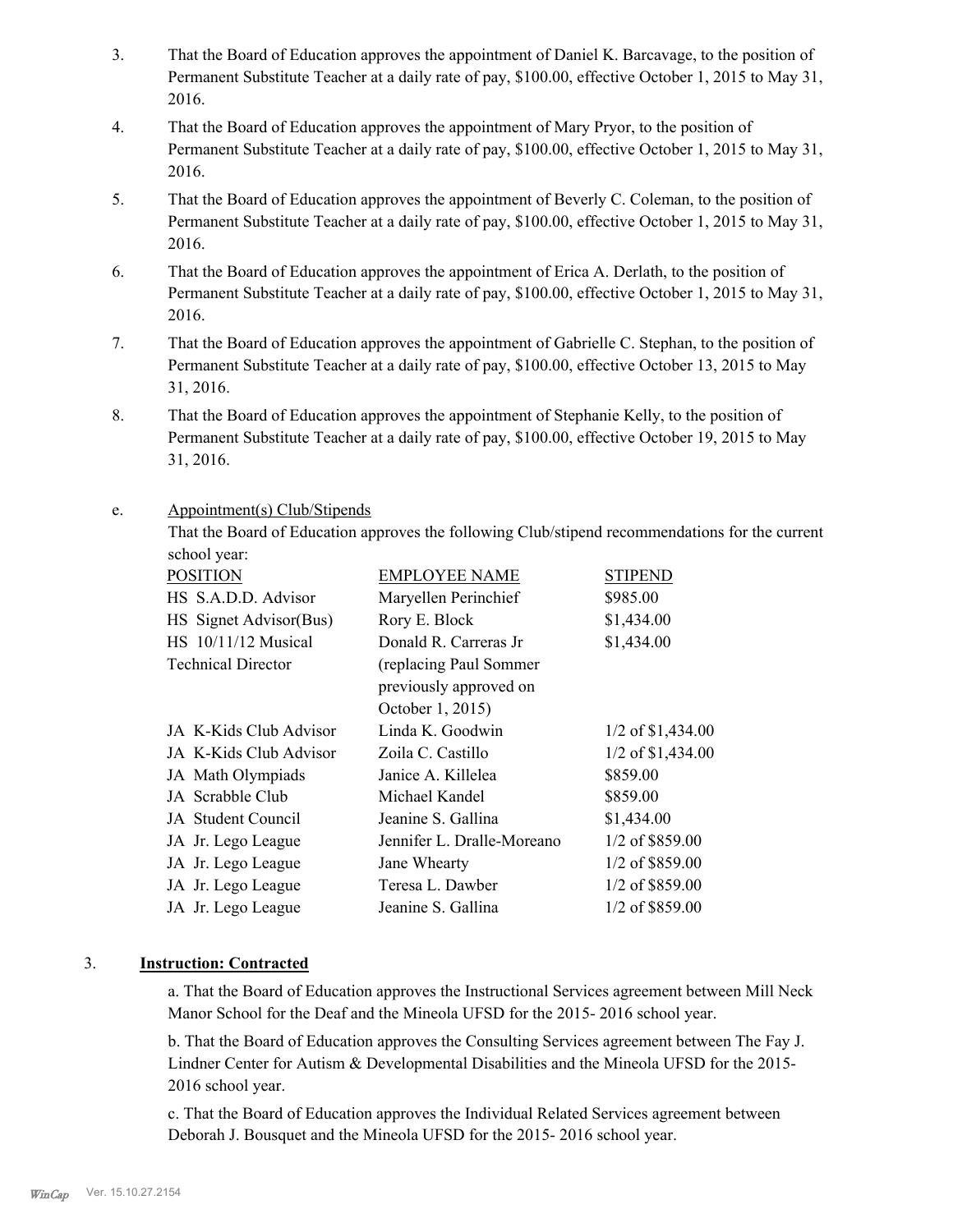d. That the Board of Education approves the Nursing Services agreement between US Medical Staffing, LLC and the Mineola UFSD for the 2015- 2016 school year.

e. That the Board of Education approves the Individual Related Services agreement between Life's WORC and the Mineola UFSD for the 2015- 2016 school year.

f. That the Board of Education approves the Individual Related Services agreement between Mary Hawkin, Au.D. CCC/A d.b.a.Garden City Audiology and the Mineola UFSD for the 2015- 2016 school year.

g. That the Board of Education approves the Related Services agreement between Achieve Beyond and the Mineola UFSD for the 2015- 2016 school year.

h. That the Board of Education approves Evaluation Services agreement between Metro Therapy Inc.and the Mineola UFSD for the 2015- 2016 school year.

i. That the Board of Education approves the Mutual Nondisclosure Agreement between the Florida Virtual School and the Mineola UFSD for the 2015- 2016 school year.

# 4. **Civil Service**

- a. Appointments
- That the Board of Education approve the appointment of Gregory Sabato, to the position of Bus Driver/Asst Head Mechanic in Transportation, to replace Matthew Bielawa who retired, effective October 16, 2015. Salary will be \$58,702 on Step 5. 1.
- That the Board of Education approve the appointment of Debra Annala, to the position of Clerical Sub, effective October 19, 2015. Salary is \$12.32 per hour. 2.
- That the Board of Education approve the appointment of Jamie Marrone, to the position of 11 month Typist Clerk at Jackson Avenue School, to replace Laurie Seedorf who is retiring, effective October 13, 2015. Salary is \$38,742 on Step 1; probation is 26 weeks. 3.
- That the Board of Education approve the appointment of Ryan DePalma, to the position of Student Worker at the High School, effective October 16, 2015. Salary is \$8.50 per hour. 4.
- That the Board of Education approve the appointment of Steven DePalma to the position of Student Worker at the High School, effective October 16, 2015. Salary is \$8.50 per hour. 5.
- That the Board of Education approve the appointment of Stacey Caracciolo, to the position of part time Teacher Aide in the Cafeteria at Jackson Avenue School, effective October 5, 2015. Salary is \$13.95 per hour on Step 1. 6.
- That the Board of Education approve the appointment of Maria Shapiro, to the position of part time Teacher Aide in the Cafeteria at Jackson Avenue School, effective October 5, 2015. Salary is \$13.95 per hour. 7.
- That the Board of Education approve the appointment of Jean Cardillo, to the position of part time Teacher Aide in the Cafeteria at Meadow Drive School, effective October 13, 2015. Salary is \$13.95 on Step 1. 8.
- b. Leave(s) of Absence
- That the Board of Education extend the paid Medical Leave of Absence to Paul Ruppel, Head Custodian I at Meadow Drive School, effective September 16, 2015 through October 14, 2015. 1.
- c. Leave(s) of Absence
- That the Board of Education grant a request to Mary Ann Marino, part time Greeter at Meadow Drive School, an Unpaid Medical Leave of Absence due to illness, effective September 11, 2015 through November 2, 2015. 1.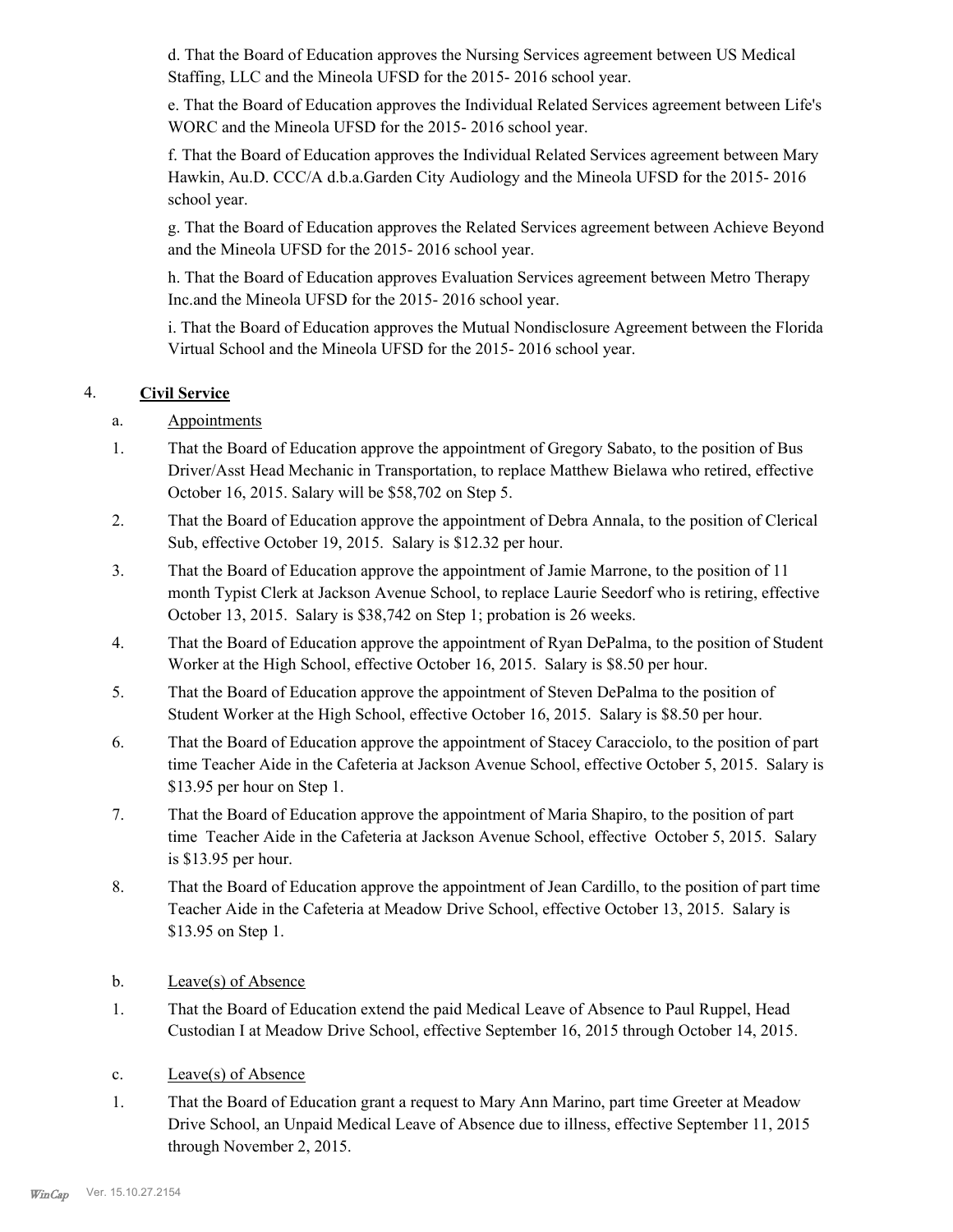- d. Section 211
- That the Board of Education approve the authorization for the Superintendent of Schools to sign the waiver of a Section 211 for Daniel McNamara, Bus Driver, in order for him to continue to work for the Mineola UFSD for the period of July 1, 2015 through July 1, 2017. 1.
- That the Board of Education approve the authorization for the Superintendent of Schools to sign the waiver of a Section 211 for Lee Dunninger, Bus Driver, in order for him to continue to work for the Mineola UFSD, effective January 1, 2016 through December 31, 2017. 2.
- e. Civil Service: Other
- That the Board of Education approves a Letter of Agreement for donation of sick days for an employee between the Mineola Custodial, Grounds, Maintenance and Transportation Unit and the Mineola UFSD. 1.

#### 5. **Business /Finance**

#### a. **Treasurer's Report**

1. That the Board of Education accepts the Treasurer's report for the period ending August 31, 2015 and directs that it be placed on file.

#### b. **Approval of Invoices and Payroll**

That the Board of Education accepts the Invoices and Payroll for the period ending September 30, 2015

| $A/P$ Warrant # 5 | September $09, 2015$ | \$471,780.78 |
|-------------------|----------------------|--------------|
| $A/P$ Warrant # 6 | September 22, $2015$ | \$297,932.45 |

**TOTAL EXPENSES \$ 769,713.23**

PAYROLL  $# 5 & 46$ 

| General | \$3,959,766.79 |
|---------|----------------|
| F Fund  | \$40,138.63    |

**TOTAL PAYROLL \$3,999,905.42**

#### c. **Budget Appropriation Adjustment**

1. That the Board of Education approves the transfer of funds, in the amount of \$30,000 from Budget code: 1310 150 08 0000 to Budget code: 1325 444 00 0199 to cover the estimated annual contract services for Keep Your Books, Inc. Contract was approved by the Board at the 10/1/15 BOE Workshop Meeting.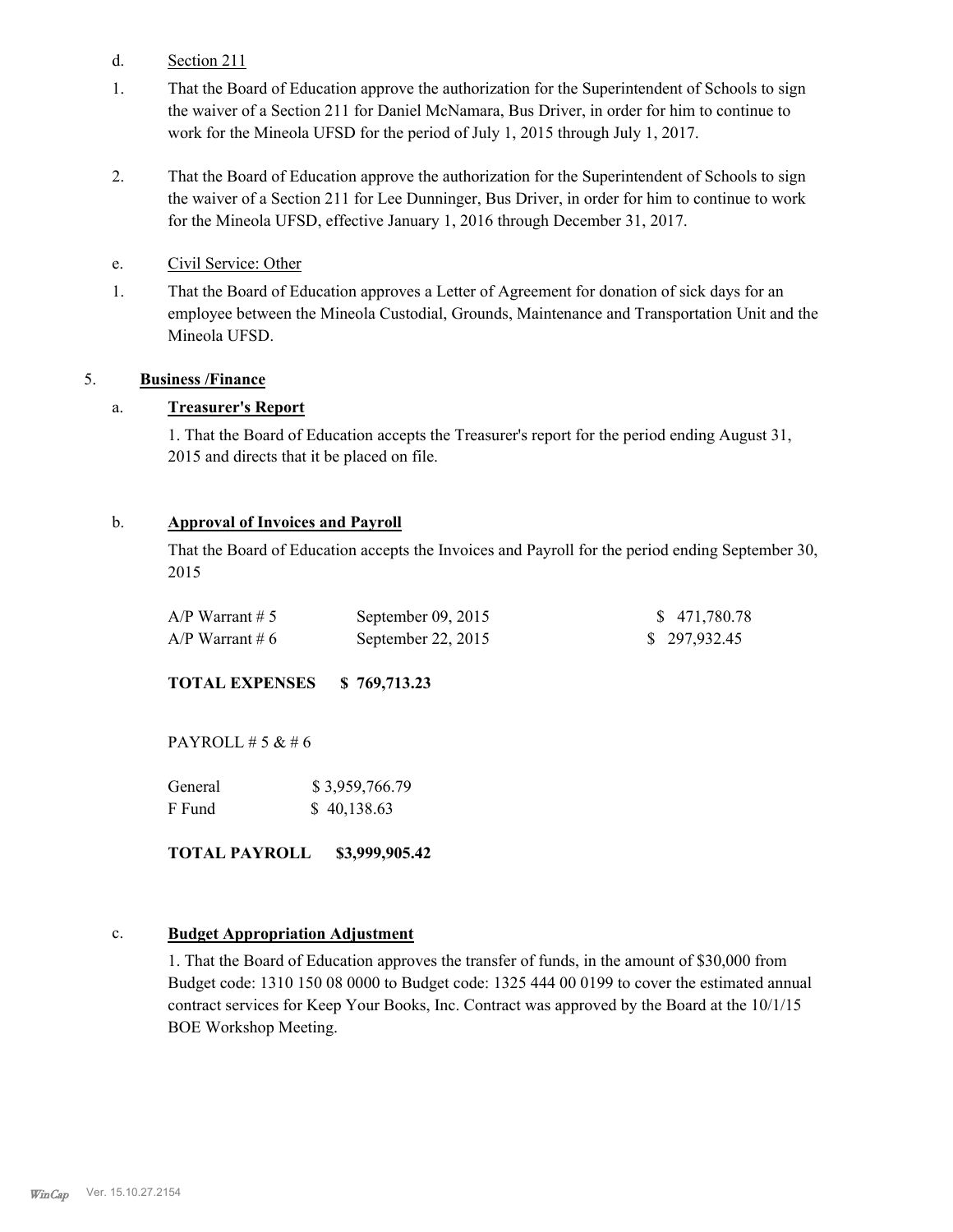2. That the Board of Education approves the transfer of funds, in the amount of \$100,000 from Budget code: 9010 800 00 8096 to Budget code: 2630 460 00 2930 to cover the annual contract for OYO Inc. approved by the Board at the 9/17/15 BOE Business Meeting.

### 6. **Business/Finance: Contract Approvals**

a. That the Board of Education approves the Intermunicpal Agreement for Collection of School Recyclables between the Town of North Hempstead and the Mineola UFSD for the 2015- 2016 school year.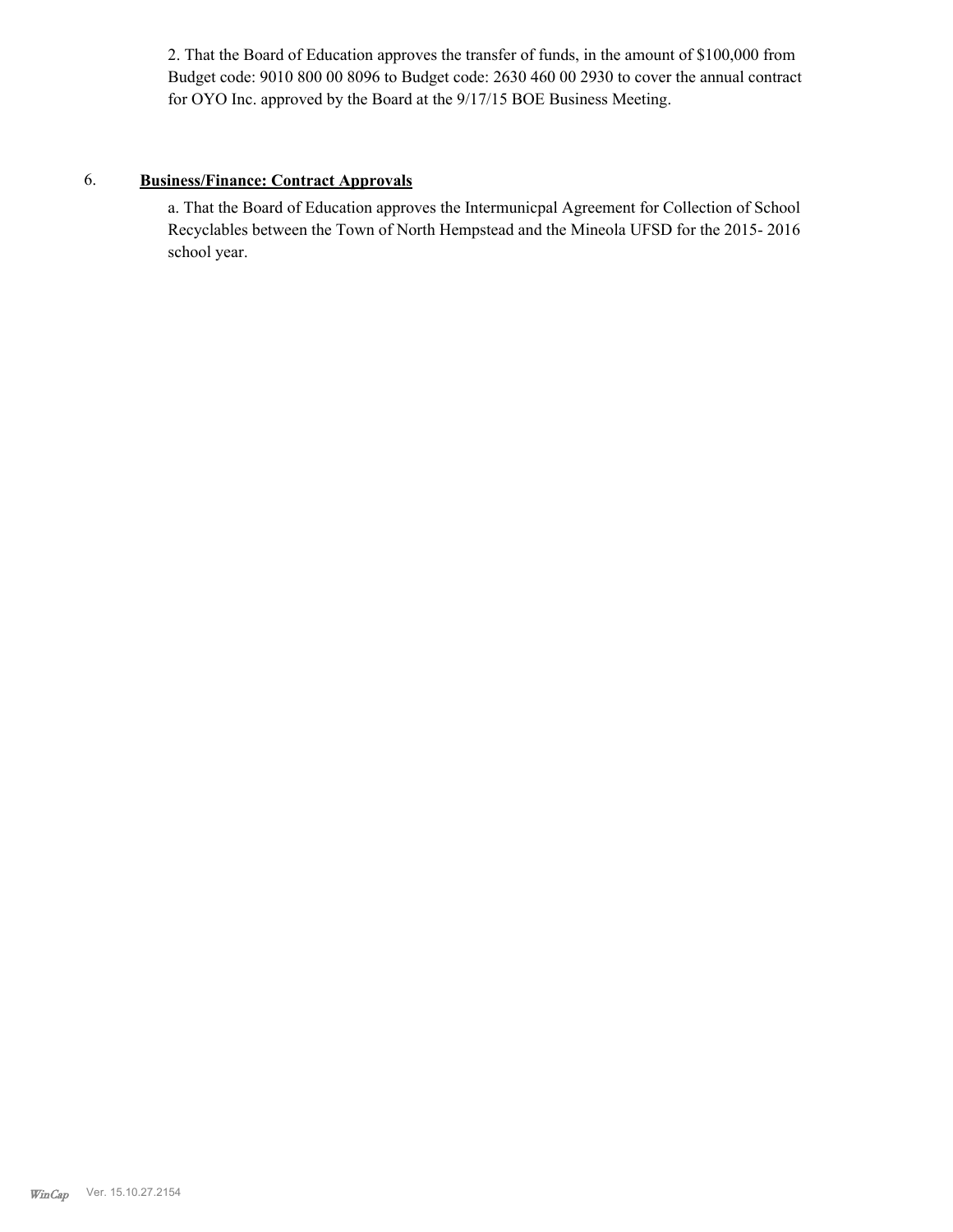#### **K. Superintendent's Report**

# Superintendent of Schools' Reports for 10/15/15 Presentations:

# 1. To Be Determined

Dr. Nagler stated that in 2013, the Middle School was named an APPLE Distinguished School. Since that time, Dr. Gonzalez stated that she felt this honor could also be achieved at Jackson Avenue. Today, the district was notified that the Jackson Avenue School has just been named an APPLE Distinguished School and the Middle School has qualified again. Dr. Nagler stated that this is not an award that can be bought. It is our leadership and teachers that make the difference. According to Dr. Nagler, the kids love technology and the technology helps make our teachers work easier. Tonight, Dr. Gonzalez and a few of her teachers: Nicole Bartone, Michael Kandel, Jennifer Weisberg and Morgan Mercaldi, will be presenting on the "Flipped Classroom". Dr. Nagler added that he presented on the Flipped Classroom at the Superintendents Quad meeting and they were speechless. He congratulated Dr. Gonzalez and welcomed her staff to the meeting. It was explained that in the Flipped Classroom model part of the instruction takes place outside of the classroom. At Jackson Avenue, they started with math because the math modules can be difficult. They paired with Roble Media to produce videos. Ms. Bartone discussed the process of choosing and preparing lessons: the modules are broken into topics; guiding lessons in each topic are determined and scaffold work for lessons. Ms. Mercaldi discussed "How Videos are Created": scripting the lessons; revising and editing scripts including embedded questions; and shooting the video. Dr. Gonzalez demonstrated how a video is used by the students and how a student must answer all questions before they are able to move on. On the dashboard, students can see how they did on the questions. Mr. Kandel discussed "Benefits for Teachers and Students": allows for deeper differentiation; real world connections; enhanced comprehension for 21st century learning and more guided instruction within the modules. Ms. Weisberg discussed "Videos in the Classrooms" - how teachers use the data to inform instruction. Dr. Gonzalez stated that staff gets feedback from the students on the videos.

Comments/discussion from the Board. Dr. Ballantyne congratulated Dr. Gonzalez and her staff on the APPLE Distinguished School award. She stated that she is a huge believer in the flipped classroom model and feels that it is so beneficial to students. Dr. Ballantyne thanked the teachers and staff and stated that she knows all of this requires a lot of work in order to be successful. Nicole Matzer thanked Dr. Gonzalez and her staff for all of this. Chris Napolitano stated that as she listened to the presentation she thought back to when the District first got the I pads. She is so proud of the district and loves to see the excitement of the teachers. Ms. Napolitano stated that technology really helps teachers to differentiate lessons and learning. Teachers are the heart and soul of our schools but the technology is a very powerful tool for them. She congratulated them on the award and encouraged them to keep up the great work. Ms. Napolitano loves to watch the videos and they help to see the teachers in a different light. Dr. Ballantyne added that the Board understands that the use of Ipads doesn't mean less work for teachers and they recognize the hard work being done. Dr. Nagler stated that the goal is to make teachers lives easier while differentiating learning for kids. He is proud of the teachers and the work that they do and he knows that the kids are better for it.

# Superintendent Comments

The Superintendent had no additional comments this evening; however, Dr. Nagler stated that he was in need of an Executive Session this evening.